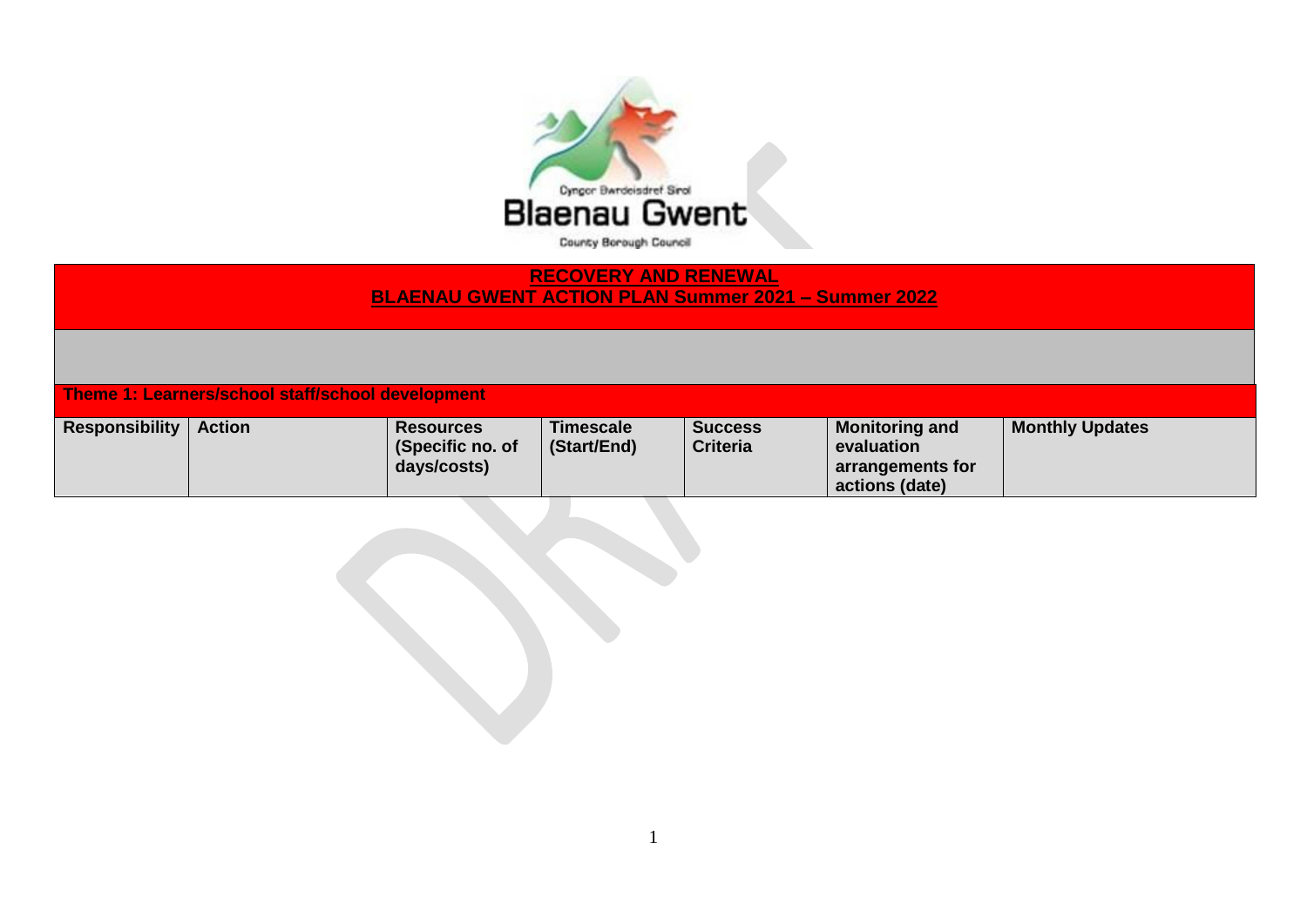| Head of School | Undertake stakeholder                  |               |                  |                   |                       |  |
|----------------|----------------------------------------|---------------|------------------|-------------------|-----------------------|--|
| Improvement    | engagement to facilitate               |               |                  |                   |                       |  |
| and Inclusion  | learning from experience,              |               |                  |                   |                       |  |
|                | and renewal of practice.               |               |                  |                   |                       |  |
|                |                                        |               |                  |                   |                       |  |
|                |                                        |               |                  |                   |                       |  |
|                | Philosophy for Children                |               |                  |                   |                       |  |
|                | sessions with primary                  |               |                  |                   |                       |  |
|                | stakeholders                           |               |                  |                   |                       |  |
|                | Primary school<br>$\bullet$            | 5 days to     | June - July 2021 | Written report on | Report to DMT and     |  |
|                | pupils                                 | undertake P4C |                  | the P4C enquiries | Scrutiny/Executive as |  |
|                | Secondary school<br>$\bullet$          | enquiries     |                  | re impact of      | part of FWP.          |  |
|                | pupils                                 |               |                  | pandemic          |                       |  |
|                | Special school<br>$\bullet$            |               |                  | Paper submitted   | Report to DMT and     |  |
|                | representative-<br><b>River Centre</b> |               | September 2021   | to academic       | Scrutiny/Executive.   |  |
|                | and/or Pen Y                           |               |                  | journal based on  | Share good practice   |  |
|                | Cwm                                    |               |                  | P4C enquiries     | across EAS.           |  |
|                | Primary teachers<br>$\bullet$          |               |                  |                   |                       |  |
|                | and TAs                                |               |                  |                   |                       |  |
|                | Secondary<br>$\bullet$                 |               |                  |                   |                       |  |
|                | teachers and TAs                       |               |                  |                   |                       |  |
|                |                                        |               |                  |                   |                       |  |
|                |                                        |               |                  |                   |                       |  |
|                |                                        |               |                  |                   |                       |  |
|                |                                        |               |                  |                   |                       |  |
|                |                                        |               |                  |                   |                       |  |
|                |                                        |               |                  |                   |                       |  |
|                |                                        |               |                  |                   |                       |  |
|                |                                        |               |                  |                   |                       |  |
|                |                                        |               |                  |                   |                       |  |
|                |                                        |               |                  |                   |                       |  |
|                |                                        |               |                  |                   |                       |  |
|                |                                        |               |                  |                   |                       |  |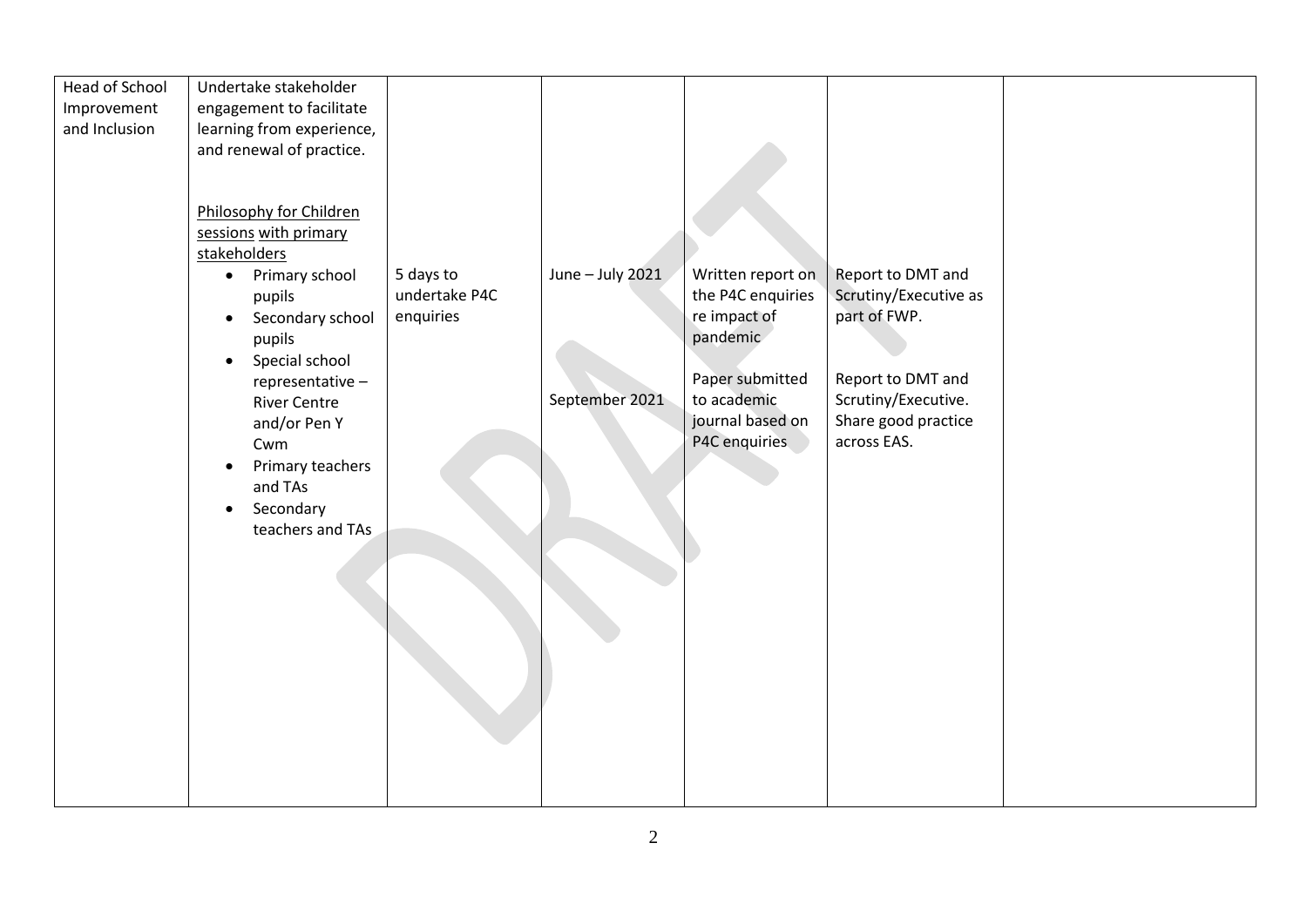| <b>Head of School</b> | Stakeholder Recovery and   |                      |             | Sharing of good    | Report to DMT and   | April 21 - Initial meeting with HTs |
|-----------------------|----------------------------|----------------------|-------------|--------------------|---------------------|-------------------------------------|
| Improvement           | Renewal Group              |                      |             | practice, learning | Scrutiny/Executive. | to discuss the remit of this group. |
| and Inclusion         |                            |                      |             | from recovery to   | Share good practice |                                     |
| and Service           | Fortnightly engagement     | 1 hour meeting       | April 21 -  | aid renewal -      | across EAS.         |                                     |
| Manager - ET          | with primary and           | primary, fortnightly | onwards     | agreed strategies  |                     |                                     |
| and BC                | secondary headteachers     |                      |             | and systems are    |                     |                                     |
|                       |                            | 1 hour meeting       |             | put in place       |                     |                                     |
|                       | to                         |                      |             |                    |                     |                                     |
|                       | shape support for          | secondary,           |             | across BG schools  |                     |                                     |
|                       | recovery and renewal       | fortnightly          |             | to support         |                     |                                     |
|                       |                            |                      |             | recovery and       |                     |                                     |
|                       | Group to provide peer      |                      |             | renewal            |                     |                                     |
|                       | support on school          |                      |             |                    |                     |                                     |
|                       | development                |                      |             |                    |                     |                                     |
|                       |                            |                      |             |                    |                     |                                     |
|                       |                            |                      |             |                    |                     |                                     |
| <b>Head of School</b> | Curriculum Reform Group    |                      |             | Sharing of good    | Report to DMT and   |                                     |
| Improvement           |                            |                      |             | practice, agreed   | Scrutiny/Executive. |                                     |
| and Inclusion         | Fortnightly engagement     | 1 hour meeting       | June $21 -$ | strategies and     | Share good practice |                                     |
|                       | with primary and           | primary, fortnightly | onwards     | systems are put    | across EAS.         |                                     |
|                       | secondary headteachers     |                      |             | in place to enable |                     |                                     |
|                       | to shape implementation    | 1 hour meeting       |             | effective          |                     |                                     |
|                       | of CfW                     | secondary,           |             | implementation     |                     |                                     |
|                       |                            | fortnightly          |             | of CfW             |                     |                                     |
|                       |                            |                      |             |                    |                     |                                     |
|                       |                            |                      |             |                    |                     |                                     |
| <b>Head of School</b> | Partnership work with the  |                      |             |                    |                     |                                     |
| Improvement           | EAS to broker support in   |                      |             |                    |                     |                                     |
| and Inclusion         | line with the EAS Business |                      |             |                    |                     |                                     |
| and Principle         | Plan.                      |                      |             |                    |                     |                                     |
| Challenge             |                            |                      |             |                    |                     |                                     |
| Advisor               | Co-construction of MER     |                      |             | EAS are providing  | Report to DMT and   |                                     |
|                       | cycle to hold EAS to       |                      |             | the support        | Scrutiny/Executive. |                                     |
|                       | account for services       | 2 days               | June 21     | schools in BG      |                     |                                     |
|                       |                            |                      |             | need to continue   |                     |                                     |
|                       | provided to BG schools     |                      |             |                    |                     |                                     |
|                       |                            |                      |             | to improve         |                     |                                     |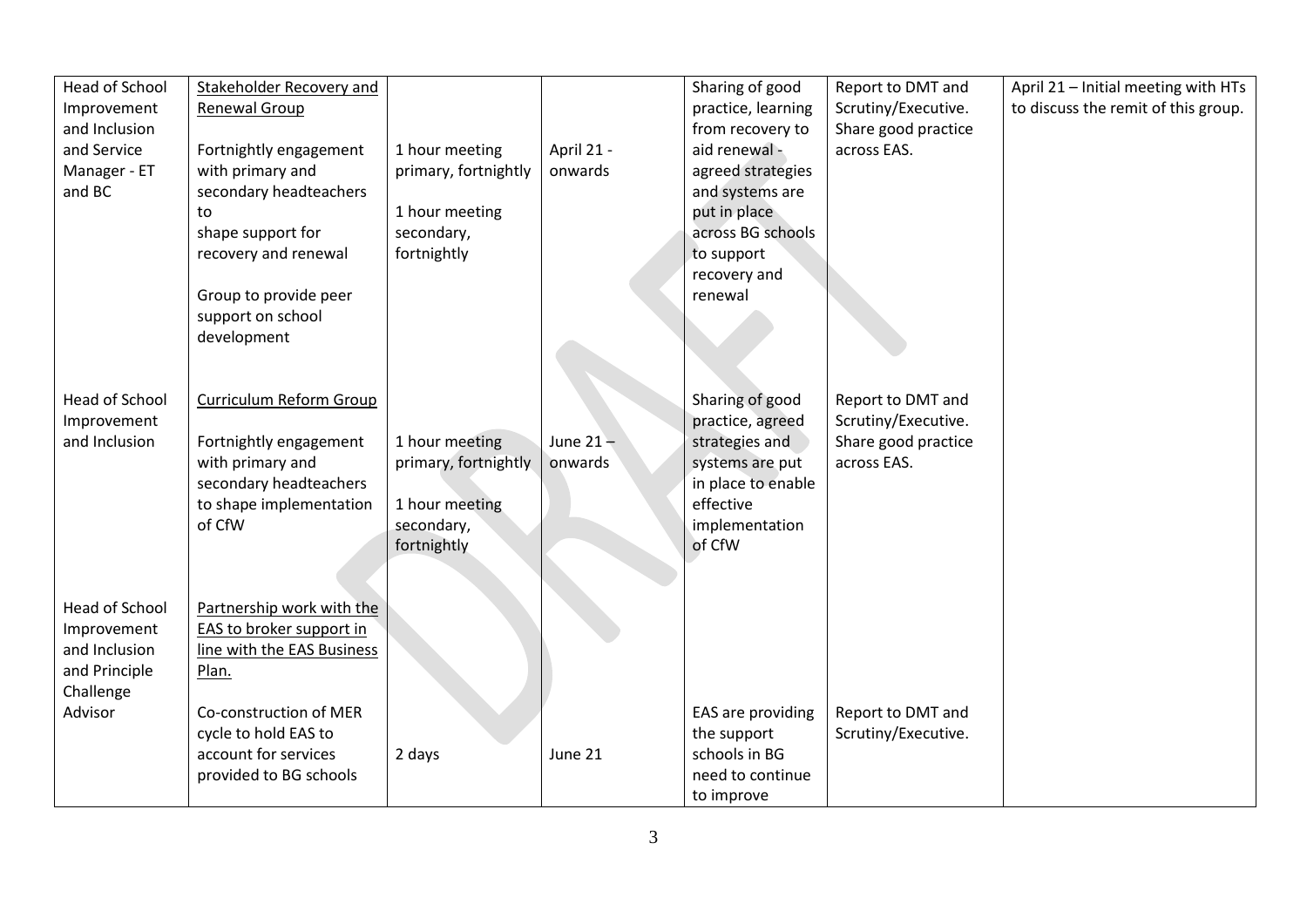|                                                       | Fortnightly meetings with<br>PCA to monitor MER cycle<br>and share information<br>about schools                                                                                                                                                                                           | 1 hour meetings<br>fortnightly                                                                   | April 21 - ongoing    | teaching and<br>learning and<br>leadership                                                   | Report to DMT and<br>Scrutiny/Executive. | April 21 - initial meeting with<br>PCA. Sharing of documents to<br>inform discussion around role of<br>EAS. |
|-------------------------------------------------------|-------------------------------------------------------------------------------------------------------------------------------------------------------------------------------------------------------------------------------------------------------------------------------------------|--------------------------------------------------------------------------------------------------|-----------------------|----------------------------------------------------------------------------------------------|------------------------------------------|-------------------------------------------------------------------------------------------------------------|
| <b>Head of School</b><br>Improvement<br>and Inclusion | <b>Engagement with STEM</b><br>Increase opportunities for<br><b>STEM links across BG</b><br>schools<br>Work with Regeneration<br>on the STEM activity<br>Promote 5G classroom                                                                                                             | Meetings and site<br>visits to local<br>companies/STEM<br>links<br>STEM Co-ordinator<br>in place | May 21 ongoing        | All schools in BG<br>can access STEM<br>support to enrich.<br>teaching and<br>learning       | Report to DMT and<br>Scrutiny/Executive  | May 21 - Meeting with STEM<br>contacts                                                                      |
|                                                       | across BG schools                                                                                                                                                                                                                                                                         |                                                                                                  |                       |                                                                                              | Report to DMT and<br>Scrutiny/Executive  |                                                                                                             |
| Head of School<br>Improvement<br>and Inclusion        | Whole school wellbeing<br>and mental health<br>support<br>Evaluate current<br>provision within inclusion<br>team to support school's<br>wellbeing and mental<br>health. Exploration of<br>different support<br>strategies to provide a BG<br>model e.g. Trauma<br><b>Informed Schools</b> | Gathering of data<br>on current support,<br>exploration of<br>different models<br>e.g. TIS       | May 21 - August<br>21 | All schools in BG<br>have access to<br>relevant<br>wellbeing and<br>mental health<br>support | Report to DMT and<br>Scrutiny/Executive  | Meeting with TIS 19/05/21                                                                                   |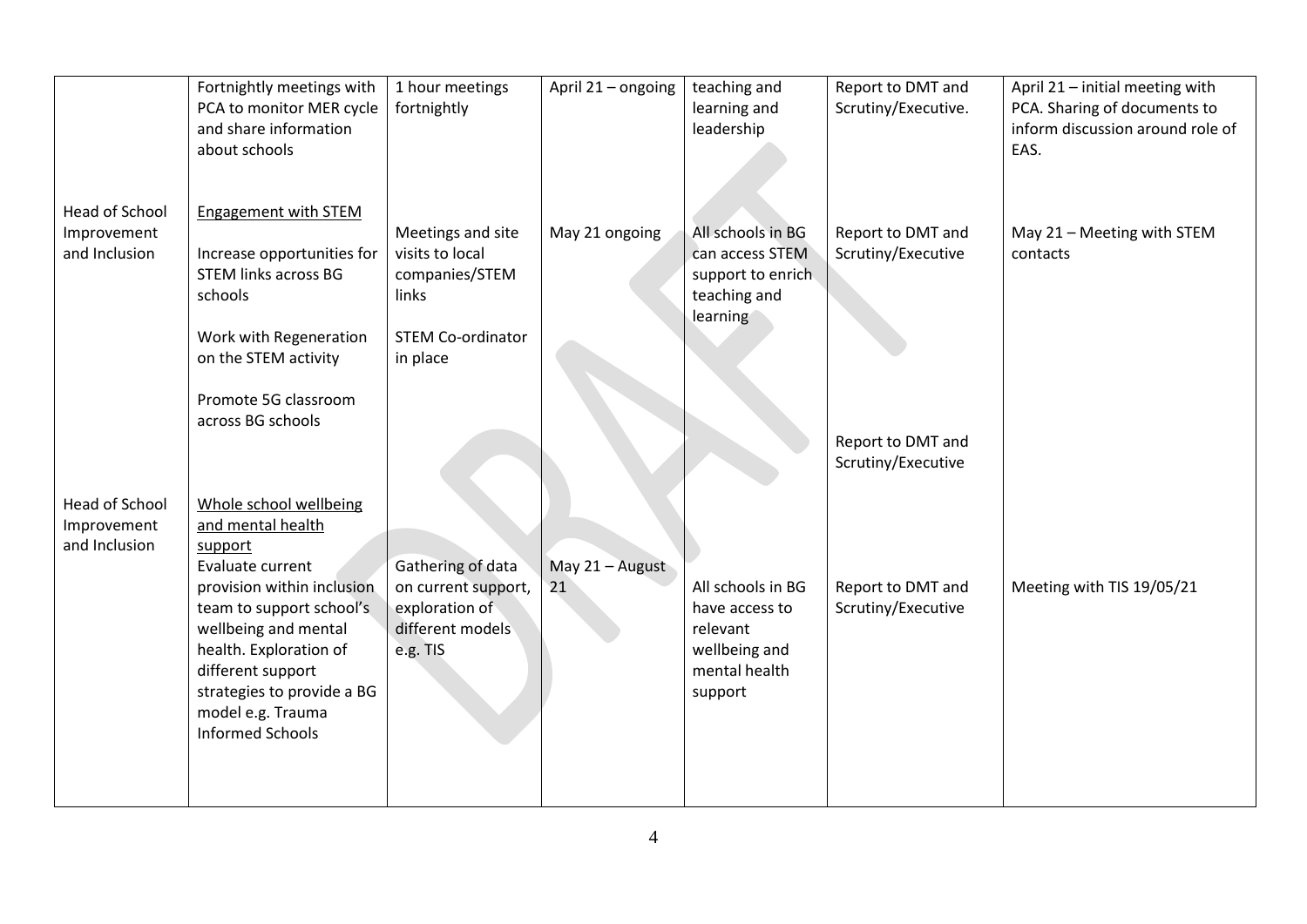| Head of School                    | Further develop                                   | Join relevant                        | May $21 -$        | A joint up                              | Report to DMT and  |  |
|-----------------------------------|---------------------------------------------------|--------------------------------------|-------------------|-----------------------------------------|--------------------|--|
| Improvement<br>and Inclusion      | partnership working<br>with e.g. healthy schools, | groups to ensure<br>school           | onwards           | approach to<br>school                   | Scrutiny/Executive |  |
|                                   | Post-16 partnership,                              | improvement and                      |                   | improvement and                         |                    |  |
|                                   | youth service, education                          | inclusion                            |                   | inclusion across                        |                    |  |
|                                   | transformation, social                            | representation                       |                   | services in BG                          |                    |  |
|                                   | services                                          |                                      |                   |                                         |                    |  |
|                                   |                                                   |                                      |                   |                                         |                    |  |
| Head of School                    | Develop better use of                             | Work with EAS to                     | June 21 - ongoing | All schools in BG                       | Report to DMT and  |  |
| Improvement                       | blended learning tailored                         | ensure schools                       |                   | have access to                          | Scrutiny/Executive |  |
| and                               | more closely to individual                        | have relevant                        |                   | the relevant                            |                    |  |
| Inclusion/Princip<br>le Challenge | needs                                             | support to enable<br>all learners to |                   | support to enable<br>all their learners |                    |  |
| Advisor                           |                                                   | engage effectively                   |                   | to effectively                          |                    |  |
|                                   |                                                   | with blended                         |                   | engage with                             |                    |  |
|                                   |                                                   | learning                             |                   | blended learning                        |                    |  |
|                                   |                                                   |                                      |                   |                                         |                    |  |
|                                   |                                                   |                                      |                   |                                         |                    |  |
|                                   |                                                   |                                      |                   |                                         |                    |  |
|                                   |                                                   |                                      |                   |                                         |                    |  |
|                                   |                                                   |                                      |                   |                                         |                    |  |
|                                   |                                                   |                                      |                   |                                         |                    |  |
|                                   |                                                   |                                      |                   |                                         |                    |  |
|                                   |                                                   |                                      |                   |                                         |                    |  |
|                                   |                                                   |                                      |                   |                                         |                    |  |
|                                   |                                                   |                                      |                   |                                         |                    |  |
|                                   |                                                   |                                      |                   |                                         |                    |  |
|                                   |                                                   |                                      |                   |                                         |                    |  |
|                                   |                                                   |                                      |                   |                                         |                    |  |
|                                   |                                                   |                                      |                   |                                         |                    |  |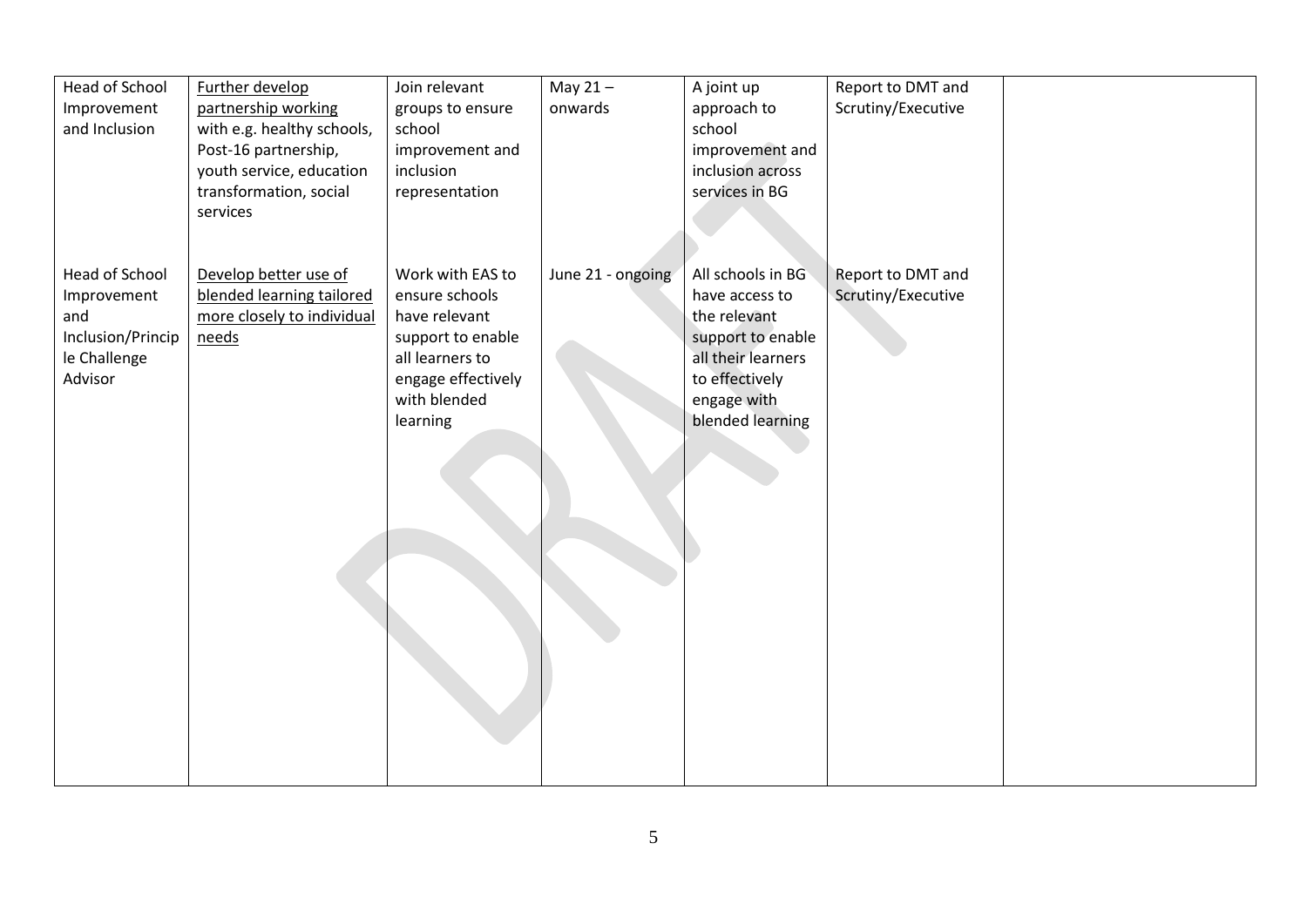| <b>Theme 2: Vulnerable learners</b>                                                            |                                                                                                                                                                                                                                                  |                                                  |                                     |                                                                                                                   |                                                                                |                                                                                                                                                                   |  |
|------------------------------------------------------------------------------------------------|--------------------------------------------------------------------------------------------------------------------------------------------------------------------------------------------------------------------------------------------------|--------------------------------------------------|-------------------------------------|-------------------------------------------------------------------------------------------------------------------|--------------------------------------------------------------------------------|-------------------------------------------------------------------------------------------------------------------------------------------------------------------|--|
| <b>Responsibility</b>                                                                          | <b>Action</b>                                                                                                                                                                                                                                    | <b>Resources (Specific</b><br>no. of days/costs) | <b>Timescale</b><br>(Start/End)     | <b>Success Criteria</b>                                                                                           | <b>Monitoring and</b><br>evaluation<br>arrangements for<br>actions (date)      | <b>Monthly Updates</b>                                                                                                                                            |  |
| <b>Head of School</b><br>Improvement<br>and Inclusion<br>and Service<br>Manager - ET<br>and BC | Digitally disadvantaged<br>learners continue to<br>access devices/MIFI                                                                                                                                                                           | Replacement costs<br>of devices (WG<br>funded?)  | Until summer 21,<br>to be reviewed. | All digitally<br>disadvantaged<br>learners in BG<br>have access to<br>devices/MIFI                                | Weekly reports from<br>schools/SRS/ Report<br>to DMT and<br>Scrutiny/Executive |                                                                                                                                                                   |  |
| Head of School<br>Improvement<br>and Inclusion                                                 | <b>Realignment of ALN SLA</b><br>and EP Service<br>Revised support offer to<br>schools based on school-<br>improving system.<br>Schools to be provided<br>with one offer to access<br>whole school training to<br>support vulnerable<br>learners | Time for meetings                                | March $21 -$<br>Summer 21           | All schools in BG<br>have access to<br>relevant training<br>to support the<br>needs of<br>vulnerable<br>learners. | Report to DMT and<br>Scrutiny/Executive                                        | March 21 - meeting with ALN<br>service manager<br>April 21 - meeting with head of<br>EP service<br>May 21 - ALN package of support<br>for schools - draft started |  |
| <b>Head of School</b><br>Improvement<br>and<br>Inclusion/Princip<br>le Challenge<br>Advisor    | Analysis of additional<br>funding to support<br>vulnerable learners                                                                                                                                                                              | Time for analysis                                | September 21                        | Analysis used to<br>inform support<br>for vulnerable<br>learners in<br>recovery and<br>renewal plan               | Report to DMT and<br>Scrutiny/Executive                                        |                                                                                                                                                                   |  |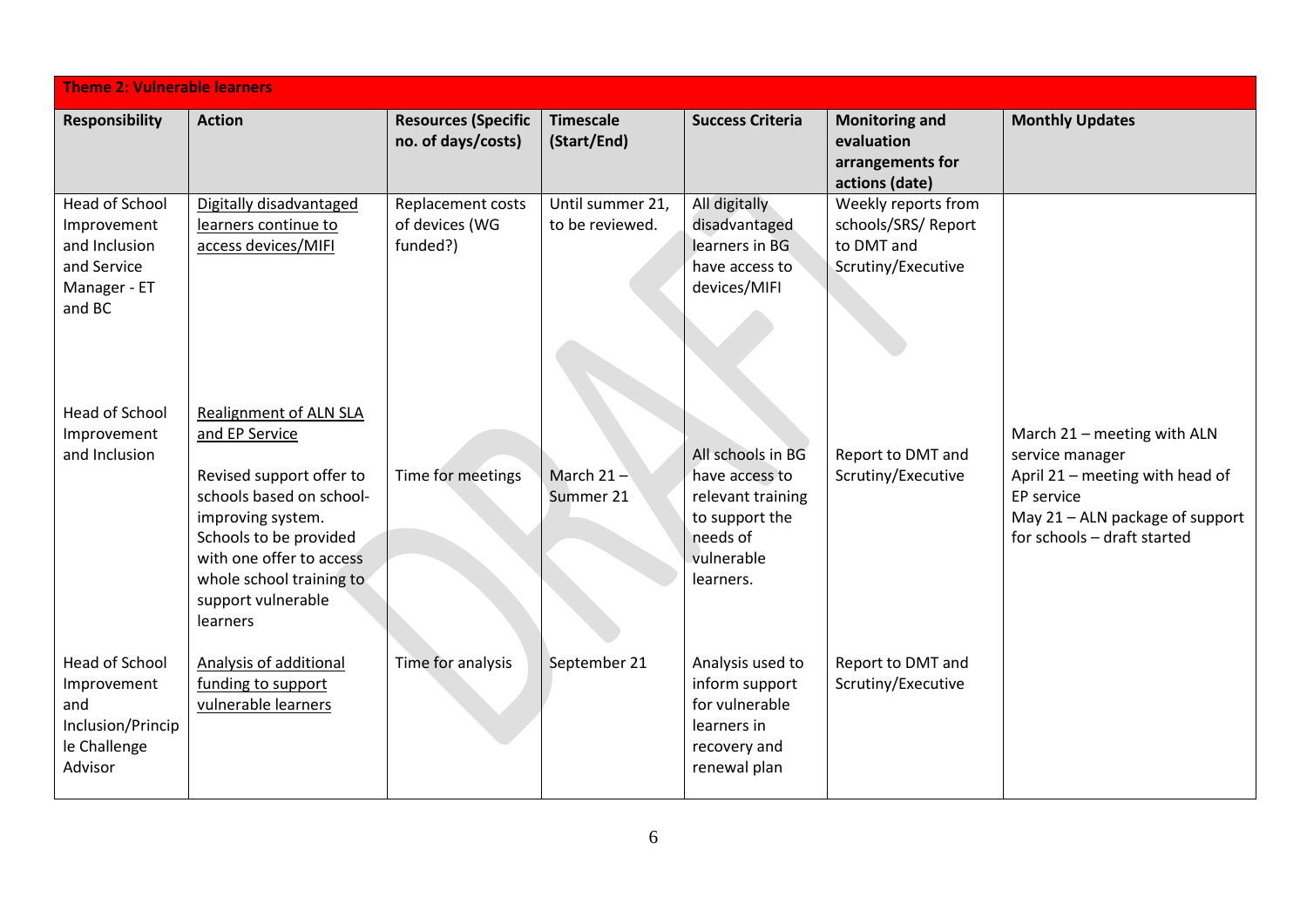|                                                                                             | Theme 3: Leadership/parent engagement                                                                                                                                                           |                                                  |                                 |                                                                                                                                                |                                                                                                    |                        |  |  |
|---------------------------------------------------------------------------------------------|-------------------------------------------------------------------------------------------------------------------------------------------------------------------------------------------------|--------------------------------------------------|---------------------------------|------------------------------------------------------------------------------------------------------------------------------------------------|----------------------------------------------------------------------------------------------------|------------------------|--|--|
| <b>Responsibility</b>                                                                       | <b>Action</b>                                                                                                                                                                                   | <b>Resources (Specific</b><br>no. of days/costs) | <b>Timescale</b><br>(Start/End) | <b>Success Criteria</b>                                                                                                                        | <b>Monitoring and</b><br>evaluation<br>arrangements for<br>actions (date)                          | <b>Monthly Updates</b> |  |  |
| <b>Head of School</b><br>Improvement<br>and<br>Inclusion/Princip<br>le Challenge<br>Advisor | Work with the EAS to<br>review current practice<br>for governance and<br>school leadership in<br>current context, to inform<br>future ways of supporting<br>leadership                          | Time for meetings                                | September 21-<br>December 21    | School<br>governors/leader<br>are supported to<br>implement school<br>improvement and<br>held to account                                       | SCC meetings/action<br>plans/ Report to DMT<br>and Scrutiny/Executive<br>EAS monthly CA<br>reports |                        |  |  |
| <b>Head of School</b><br>Improvement<br>and Inclusion                                       | Meet with all school<br>leaders                                                                                                                                                                 | Time for meetings                                | April $21 -$<br>September 21    | <b>HoSlal has clear</b><br>understanding of<br>the strengths and<br>areas for<br>development of<br>all school settings<br>in BG                | Visit notes - not for<br>accountability<br>purposes                                                |                        |  |  |
| Head of School<br>Improvement<br>and Inclusion                                              | Work with the Recovery<br>and Renewal group to<br>explore key<br>barriers/enablers to<br>carers/parents engaging<br>with distance learning.<br>Create a BG offer for<br>training parents/carers | Time for meetings                                | September 21-<br>December 21    | Development of<br><b>BG</b> offer to<br>support parents,<br>initial pilot stage<br>by December 21,<br>roll out to all<br>schools January<br>22 | Report to DMT and<br>Scrutiny/Executive/sh<br>are good practice<br>across EAS                      |                        |  |  |